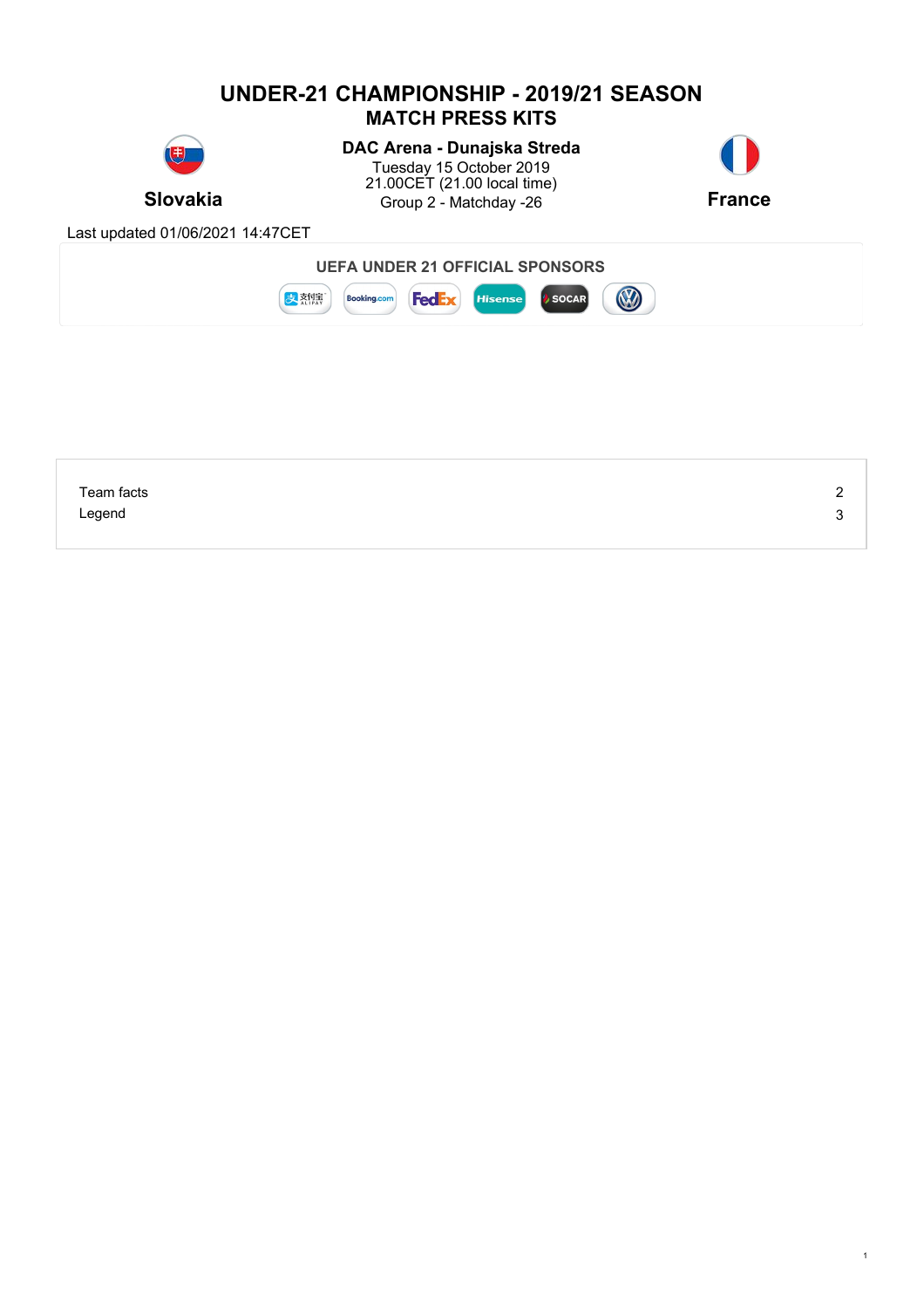# **Team facts**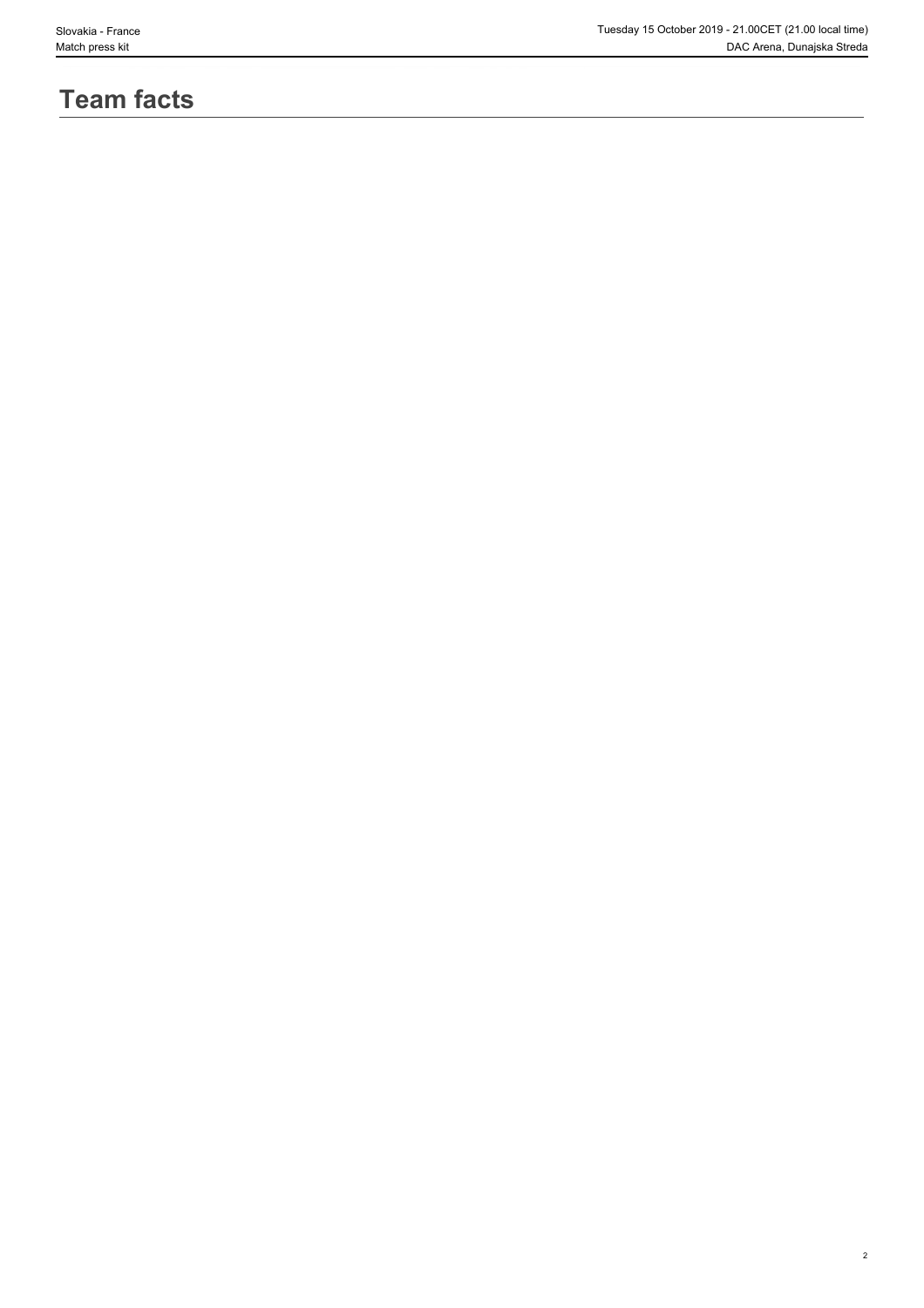# **Legend**

## **:: Squad list**

**No:** number **DoB:** date of birth **Qual:** qualifying **FT:** final tournament **Pld:** played **Gls:** goals **Overall U21:** all-time qualifying and final tournament data

## **:: Match officials**

**Nat:** nationality **DoB:** date of birth

**Under-21:** Total matches officiated in the UEFA European U21 Championship including all qualifying round matches. Matches as the fourth official are not included in these statistics. These are the official statistics considered valid for communicating official records in the competition.

**UEFA:** Total matches officiated in all UEFA competitions including all qualifying round matches. Matches where the official has acted as the fourth official are not included in these statistics. These are the official statistics considered valid for communicating official records in the competition.

#### **:: Group statistics/Tournament schedule**

**Pos:** position **Pld:** played **W:** won **D:** drawn **L:** lost **GF:** goals for **GA:** goals against **Pts:** points

### **:: NOTE: All-time statistics**

Goals totals include the outcome of disciplinary decisions (eg. match forfeits when a 3-0 result is determined). Goals totals do not include goals scored from the penalty mark during a penalty shoot-out.

# **Competitions**

**UCL**: UEFA Champions League **ECCC**: European Champion Clubs' Cup **UEL**: UEFA Europa League **UCUP**: UEFA Cup **UCWC**: UEFA Cup Winners' Cup **SCUP**: UEFA Super Cup **UIC**: UEFA Intertoto Cup **ICF**: Inter-Cities Fairs Cup

## **Club competitions National team competitions**

| <b>EURO:</b> UEFA European Football Championship |  |
|--------------------------------------------------|--|
| <b>WC: FIFA World Cup</b>                        |  |
| <b>CONFCUP: FIFA Confederations Cup</b>          |  |
| <b>FRIE:</b> Friendly internationals             |  |
| <b>U21FRIE:</b> Under-21 friendly internationals |  |
| U21: UEFA European Under-21 Championship         |  |
| U17: UEFA Under-17 Championship                  |  |
| U16: UEFA European Under-16 Championship         |  |
| U19: UEFA Under-19 Championship                  |  |
| U18: UEFA European Under-18 Championship         |  |
| <b>WWC: FIFA Women's World Cup</b>               |  |
| <b>WEURO: UEFA European Women's Championship</b> |  |
| <b>Other abbreviations</b>                       |  |

# **Competition stages**

| F: Final                           | <b>GS:</b> Group stage             | (aet): After extra time                            | pens: Penalties               |
|------------------------------------|------------------------------------|----------------------------------------------------|-------------------------------|
| <b>GS1: First group stage</b>      | <b>GS2:</b> Second group stage     | <b>No.: Number</b>                                 | og: Own goal                  |
| <b>3QR:</b> Third qualifying round | <b>R1:</b> First round             | ag: Match decided on away                          | P: Penalty                    |
| R2: Second round                   | <b>R3:</b> Third round             | qoals                                              | agg: Aggregate                |
| <b>R4:</b> Fourth round            | <b>PR:</b> Preliminary round       | <b>PId:</b> Matches played                         | AP: Appearances               |
| <b>SF: Semi-finals</b>             | <b>QF: Quarter-finals</b>          | <b>Pos.: Position</b>                              | <b>Comp.: Competition</b>     |
| $R16$ : round of 16                | <b>QR:</b> Qualifying round        | <b>Pts: Points</b>                                 | <b>D</b> : Drawn              |
| R32: Round of 32                   | <b>1QR: First qualifying round</b> | R: Sent off (straight red card) DoB: Date of birth |                               |
| <b>1st:</b> first leg              | <b>2QR:</b> Second qualifying      | <b>Res.: Result</b>                                | <b>ET:</b> Extra Time         |
|                                    | round                              | sg: Match decided by silver                        | <b>GA:</b> Goals against      |
| 2nd: second leg                    | FT: Final tournament               | qoal                                               | t: Match decided by toss of a |
| PO: Play-off                       | <b>ELITE:</b> Elite round          |                                                    | coin                          |
| <b>Rep: Replay</b>                 | 3rdPO: Third-place play-off        | <b>GF: Goals for</b>                               | W: Won                        |
| PO - FT: Play-off for Final        | <b>GS-FT:</b> Group stage – final  | gg: Match decided by golden Y: Booked              |                               |
| Tournament                         | tournament                         | qoal                                               | $L:$ Lost                     |
|                                    |                                    | Y/R: Sent off (two yellow                          | <b>Nat.: Nationality</b>      |
|                                    |                                    | cards)                                             | N/A: Not applicable           |

**f**: Match forfeited